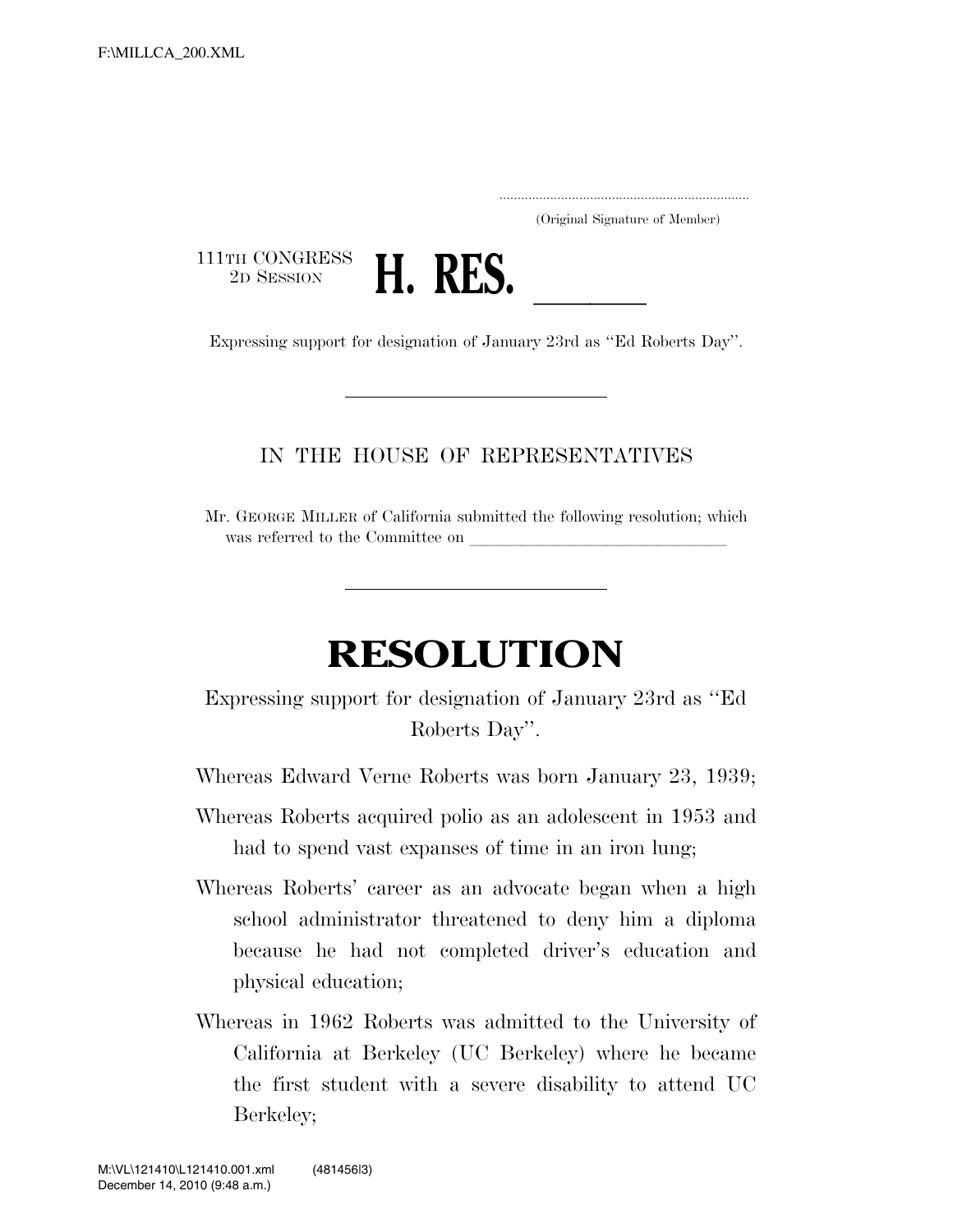- Whereas when his search for housing at the university met resistance, the director of the campus hospital offered Roberts a room in an empty wing, which Roberts accepted on the condition that it was considered a dormitory space;
- Whereas other students with significant disabilities joined Roberts in the empty wing over the next few years and called themselves the ''Rolling Quads'';
- Whereas at UC Berkeley the Rolling Quads began advocating for curb cuts, opening access to the wider community and creating the first student-led disability services program at a university in the Nation;
- Whereas the student program led to the creation of the Nation's first center for independent living;
- Whereas Roberts assumed leadership of the Center for Independent Living, Berkeley and guided its development as a model for disability advocacy and self-help services across the Nation and around the world;
- Whereas in 1975 Roberts was appointed the Director of the California Department of Rehabilitation;
- Whereas in 1983 Roberts co-founded the World Institute on Disability, an organization committed to eliminating barriers to full social integration for persons with disabilities;
- Whereas Ed Roberts died from natural causes on March 14, 1995; and
- Whereas Ed Roberts was a leader and champion in the disability rights movement: Now, therefore, be it
	- 1 *Resolved,* That the House of Representatives—